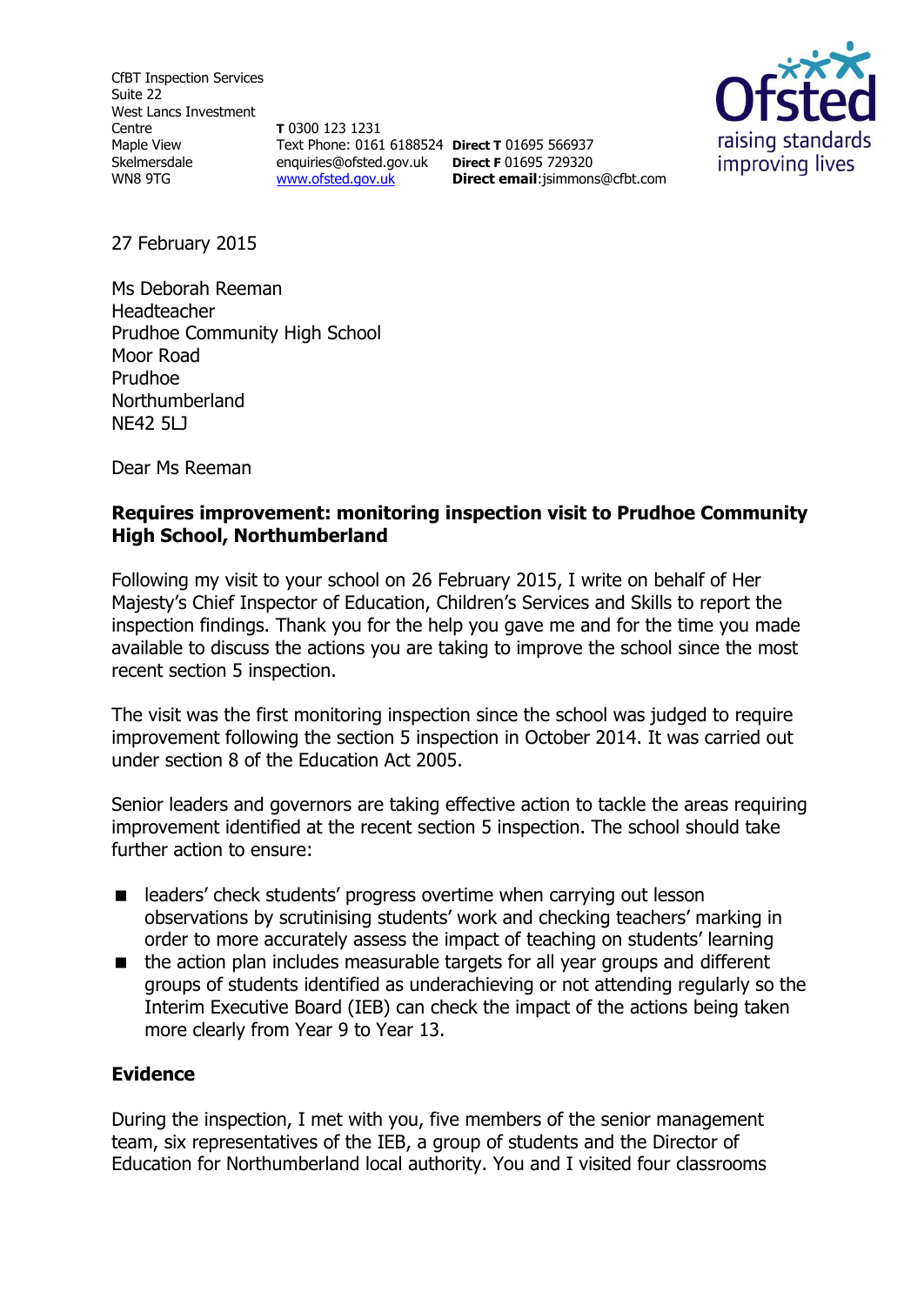

where we observed students' learning, reviewed their books and spoke to students about their work and the school in general. I scrutinised the school's improvement plans and other information including safer recruitment records and minutes from the most recent IEB meetings.

# **Context**

There have been few changes since the school was taken out of special measures at the last inspection in October 2014. Two staff have recently left the school and two have begun their maternity leave. You remain the acting headteacher and the IEB is in the process of recruiting a substantive headteacher.

# **Main findings**

Building on the school's successful journey out of special measures, you continue to galvanise your senior team, staff and the IEB effectively in a shared passion for students in Prudhoe to achieve their best. Students and staff report, and information about students' current achievements and our joint observations show, students' progress is hastening in lessons. More needs to be done to ensure all students make the best possible progress and a range of appropriate actions have been implemented to improve matters further. Improvement has come because of the strong and continuing focus on building teachers' skills through a range of professional development activities. These include sharing good practice across the school, coaching weaker staff or providing targeted improvement activities for teachers whose teaching is not up to scratch. You are also aware that the school improvement plan needs further work to include more measurable targets for students achievement across the school as well as for groups that have been identified as underachieving or not attending as well as they should; rather than just targets for the current Year 11 and Year 13 students.

The creative way in which you sought the School Council's view of what constitutes low-level behaviour and then working with staff and all students to determine a new behaviour policy and strategy for managing behaviour is paying dividends. Students' reported that teachers now have a consistent approach to managing any misbehaviour and as a result lessons are rarely disrupted. There are few behaviour incidents in the school and throughout the visit students' behaviour was good in lessons and when moving around the sprawling school site.

Leaders' speak convincingly about how they have been energised by their increased roles in monitoring and reviewing the work of the school and they way they are being held to account more robustly for their own work and that of their teams; particularly through the more rigorous performance management processes for staff and the regular student-progress meetings where students at risk of falling behind are checked carefully. All are involved in monitoring the quality of teaching through lesson observations and in checking students' progress following half termly assessments of their work. However, more work is needed to ensure leaders'